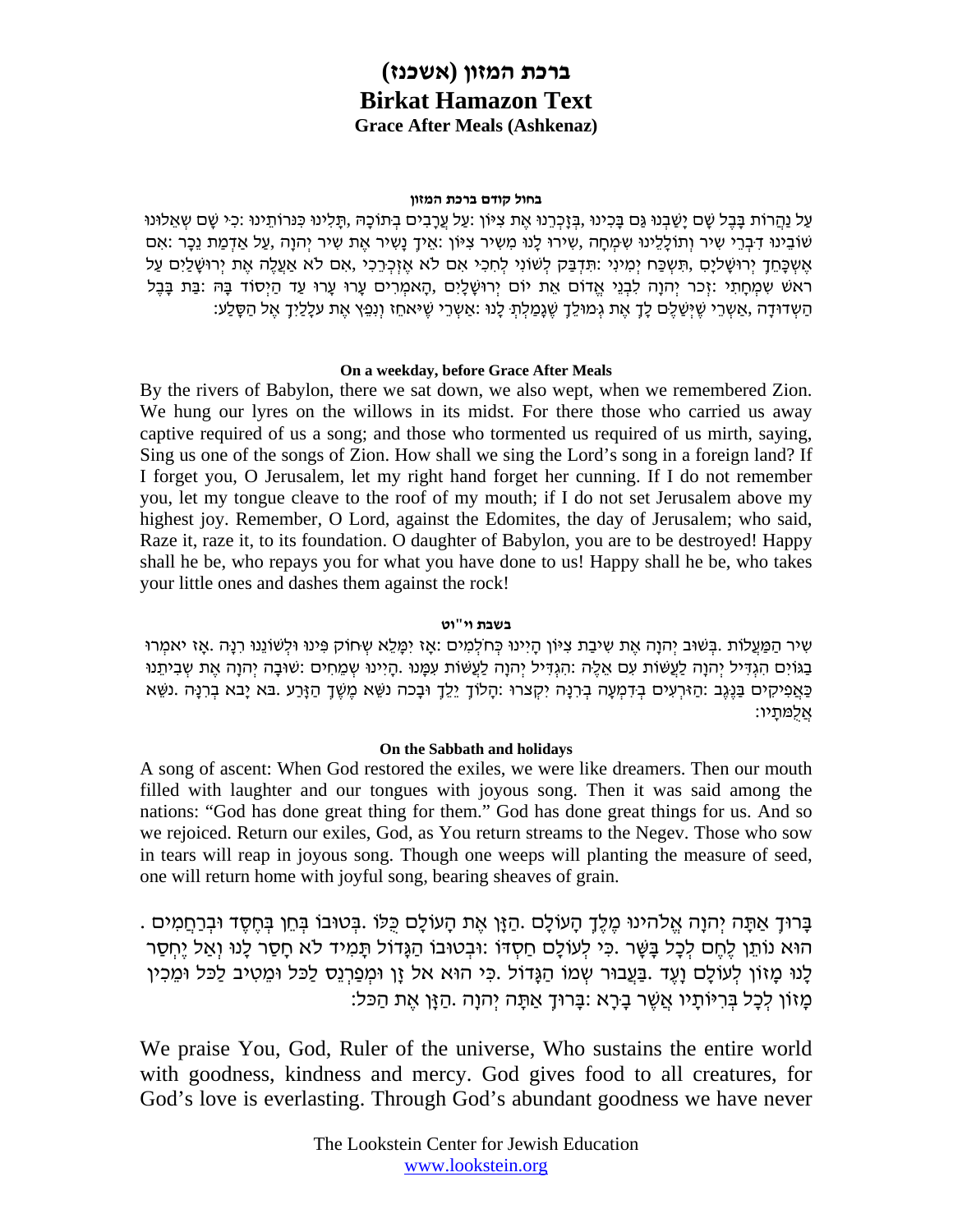been in want; may we never be in want of sustenance for the sake of God's great Name. God sustains all, does good to all, and provides food for all of the creatures whom God has created. We praise You, God, Who provides food for all.

ְ נוֹדֶה לִּךָ יְהוַה אֱלֹהינוּ .עַל שֶׁהְנְחַלְתַּ לַאֲבוֹתֵינוּ אֶרֶץ חֵמְדָה טוֹבָה וּרְחַבָה .וְעַל שֶׁהוֹצֵאתֲנוּ יְהוַה אֱלֹהינוּ מֵאֶרֶץ מִצְרָיִם .וּפְדִיתַנוּ מִבָּית עֲבָדִים .וְעַל בְּרִיתְךָ שֶׁחַתַמִתַּ בְּבָשֶּׁרֵנוּ תּוֹרָתְךָ שֶׁלִנְמֵדְתֵּנוּ .וְעַל חַקֵּיךָ שֶׁהוֹדַעְתֵּנוּ .וְעַל חֲמֶי הַיִּים חֵן וַחֲסֶד שֶׁחוֹנַנְתֵּנוּ .וְעַל אֲכִילֵת מֵזוֹן שָׁאַתַּה זַן וּמִפְרָנֵס אוֹתֲנוּ תַּמְיד .בִּכֲל יוֹם וּבְכֵל עֵת וּבְכֵל שַׁעֲה:

We thank You for having given a lovely, good and spacious land to our fathers; for having liberated us from the land of Egypt and freed us from the house of bondage; for Your covenant which You have sealed in our flesh, for the Torah which You have taught us; for the laws which You have made known to us; for the life, grace and loving kindness which You have bestowed upon us, and for the sustenance with which You nourish and maintain us continually, in every day, every season, and every hour.

### **בחנוכה ובפורים אומרים זה**

וְעַל הַנִּסִּים וְעַל הַפְּרְקָן וְעַל הַגְּבוּרוֹת וְעַל הַתְּשׁוּעוֹת וְעַל הַמִּלְחֲמוֹת .שֶׁעֲשִיתַ לַאֲבוֹתֵינוּ בַּיַּמִים הָהֶם בַּ זְ ּמַ ן הַ זֶּה:

<mark>חנוכה</mark> בִימֵי מַתִּתַיַהוּ בֵּן יוֹחַנֵן כּהֵן גַּדוֹל חַשְמוֹנַאִי וּבָנֵיו .כִּשֶׁעֲמִדָּה מַלְכוּת יָוֵן הַרְשָׁעָה עַל עַמְּדָ יִשְׂרָאֵל . לְהַשְּׁכִיחָם תּוֹרָתֶד וּלְהַעֲבִירָם מֶחְקֶי רְצוֹנֶד .וְאֲתָּה בְרָחֲמֶיד הָרַבְּיט .עָמַדְתָּ לָהֶם בְּעֶת צָרָתָם .רַבְתָּ אֶת ּרְיָבָם .דָּנְתָּ אֶת דִּינַם .נַקֲמְתָּ אֶת נִקְמַתָּם .מַסַרְתָּ גִבּוֹרִים בְּיַד חַלַשִּים .וְרַבְּים בְּיַד מִעַטִּים .וּטְמֵאִים בְּיַד ְטְהוֹרִים .וּרְשֶׁעִים בְּיַד צַדִּיקִים .וְזֵדִים בְּיַד עוֹסְקֵי תוֹרָתֶךָ .וּלְדָ עַשְׁיתַ שֵׁם גַּדוֹל וְקָדוֹשׁ בְּעוֹלָמֵךָ .וּלְעַמְּךָ . יִשְׁרָאֵל עַשְיתַ תִּשׁוּעָה גְדוֹלָה וּפִרְקֵן כְּהַיּוֹם הַזֶּה .וְאַחַר כָּךָ בָּאוּ בָנֵיךָ לְדָבְיר בֵּיתֶךָ .וּפְנּוּ אֶת הֵיכָלֵךָ וְטְהֵרוּ אֶת מְקָדָּשֶׁךָ .וְהִדְלִיקוּ נֵרוֹת בְּחַצְרוֹת קַדָּשֶׁךָ .וְקָבְעוּ שְמוֹנַת יְמֵי חֲנִכָּה אֵלוּ .לְהוֹדוֹת וּלְהַלֵּל לְשְׁמְדָ ַהגָּדוֹל:

**פורים** בִימֵי מָרִדְכֵי וְאֵסְתֵּר בִּשִּׁוּשַׁן הַבִּירָה .כִּשֶׁעֲמַד עֲלֵיהֵם הָמָן הָרָשָׁע .בִקֶּשׁ לִהַשְׁמִיד לַהֲרוֹג וּלִאֲבֵד אֶת כָּל הַיִּהוּדִים .מְנַעַר וְעַד זָקֵן .טַף וְנָשִים .בִּיוֹם אֱחָד .בִשְׁלשָׁה עָשֶׁר לְחֹדֶשׁ שָׁנֵים עָשֶׁר הוּא חֹדֵשׁ אֲדָר וּשְׁלָם לָבוֹז .וְאַתָּה בִרַחֲמֵיךָ הָרַבִּים הֵפַרִתָּ אֵת עֲצָתוֹ .וִקְלְקַלְתָּ אֵת מַחֲשַׁבִתּוֹ .וַהֲשֵׁבוֹתָ לוֹ גִמוּלוֹ ָ בְראשוֹ .וְתַלוּ אוֹתוֹ וְאֶת בַּנֵיו עַל הַעֵץ:

#### **On Hanukkah and Purim**

We thank You for the miracles, the deliverance, the mighty acts, and the triumphant victories which You provided for our fathers in ancient days at this time of year.

**On Hanukkah:** In the days of Matityahu ben Yohanan, the Hasmonean high priest and his sons, when the wicked Hellenist forces arose to force Israel to forget the Torah and transgress the laws of Your will, You, God, in Your great mercy, stood by Your people in time of trouble and defended them, brought judgment, dealt retribution, and delivered the mighty into the hands of the weak, the many into the hands of the few, the impure into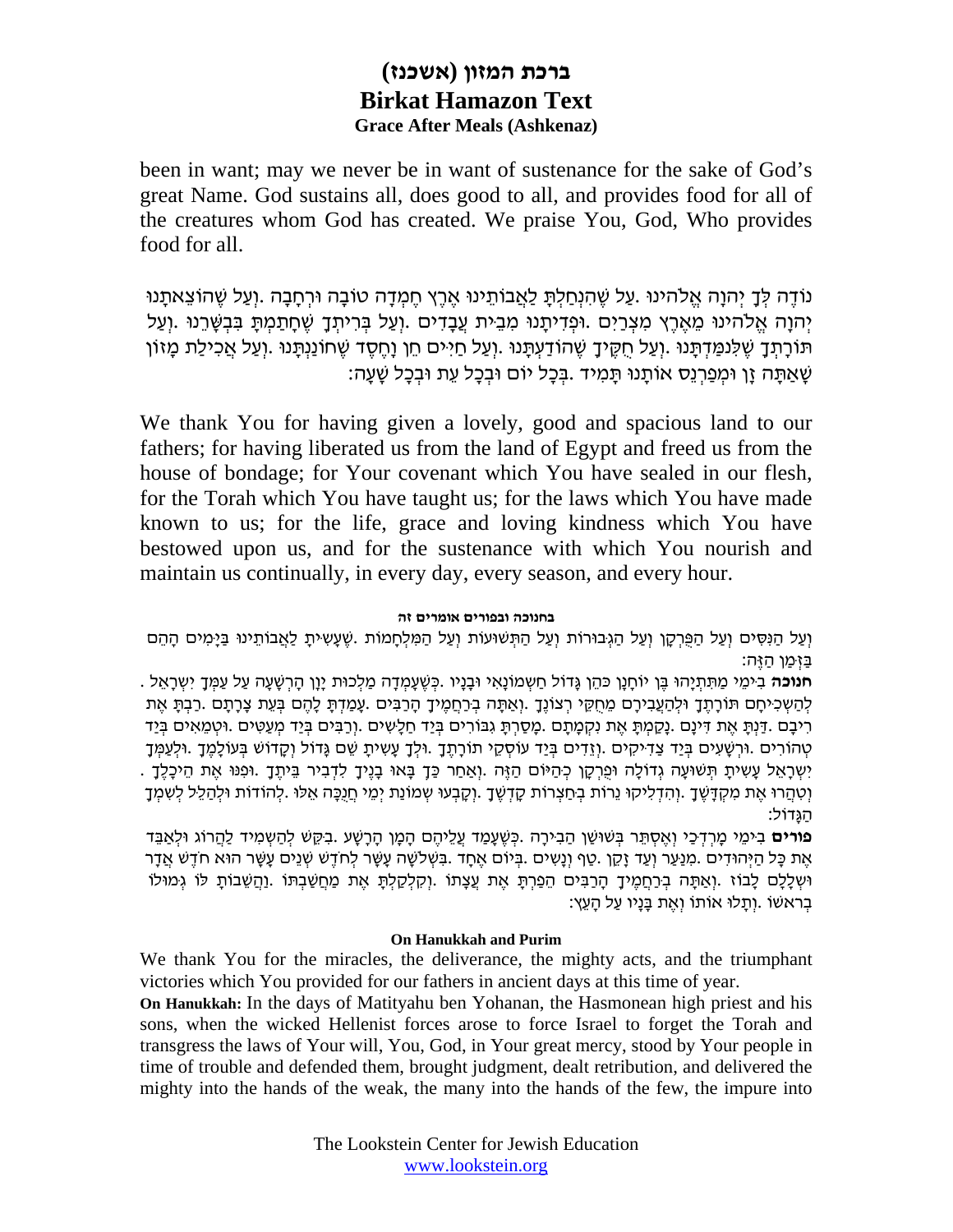the hands of the pure, the wicked into the hands of the righteous, and the arrogant into the hands of the followers of Your Torah. You made Your name great and holy in Your world and for Your people Israel You granted great deliverance to this very day. And afterward, Your children came to Your Temple, cleaned and purified Your sanctuary, and kindled lights in Your holy courts, setting aside these eight days of dedication for thanks and praise to Your great name.

**On Purim:** In the days of Mordehai and Esther, in Shushan, the Persian capital, the wicked Haman arose to slay, plunder and annihilate the Jews, young and old, on the thirteenth of Adar, the twelfth month of the year, but You, in Your great mercy, frustrated his plan and foiled his plot, causing him to experience the evil he had planned for others; Haman and his sons were hung on their own gallows.

וְעַל הַכּל יְהוַה אֱלֹהינוּ אֲנַחְנוּ מוֹדִים לֵדָ וּמְבָרְכִים אוֹתַדָ .יְתִבְרָד שְמְדָ בִּפִי כָּל חַי תַּמְיד לְעוֹלָם וָעֶד :כַ-כָּתוּב .וְאָכַלִתְּ וְשֶׁבָעִתָּ וּבֵרַכְתָּ אֶת יִהוָה אֱלֹהיךָ עַל הָאָרֶץ הַטּבָה אֲשֶׁר נָתַן ָ יָבְרוּךָ אַתַּה יְהוַה .עַל הַאַרֶץ וְעַל הַמַּזוֹן: {

For all of this, God, we thank You and praise You. May Your name be praised by every living being forever, as it is written in the Torah: "When you have eaten and are satisfied, praise God for good land which God has given you." We praise You, God, for the land and its nourishment.

ָרַחֶם נַא יְהוַה אֱלֹהינוּ עַל יִשְׁרָאֱל עַמֶּךָ .וְעֲל יְרוּשָׁלַיִם עִירֶךָ .וְעַל צִיּוֹן מִשְׁכַּן ָ כִּבוֹדֵךָ .וְעַל מַלְכוּת בֵית דָּוִד מְשִיחֵךָ .וְעַל הַבַּיִת הַגֲדוֹל וְהַקָּדוֹשׁ שֶׁנִקְרָא שְמָך ּ עֲלֵיוּ :אֱלֹהֵינוּ .אֲבִינוּ .רְעֵנוּ זוּנֵנוּ פֵּרְנְסֶנוּ וְכַלְכָּלֶנוּ וְהַרְוָיחֵנוּ .וְהַרְוַח לָנוּ יְהוַה אֱלֹהינוּ מְהֵרָה מִכָּל צָרוֹתֵינוּ .וְנָא אַל תַּצְרִיכֵנוּ יְהוָה אֱלֹהינוּ לֹא לִידֵי מַתְּנַת ָבְּשֶּׁר וַדָם וְלֹא לִידֵי הַלֶּוְאַתָּם .כִּי אִם לְיַדְדָ הַמִּלָאָה .הַפְּתוּחַה .הַקָּדוֹשָׁה וְהַרְחַבָּה .שֶׁלֹּא נֵבוֹשׁ וְלֹא נִכֲלֵם לְעוֹלַם וַעֶד:

Have mercy, God, on Israel Your people, and on Jerusalem, Your city, and on Zion the abode of your glory, and on the royal house of David your anointed, and the great and holy House that is called by Your Name. Our God, our Father, ten and nourish us, sustain and maintain us, and grant us relief, our God, from all our troubles. God, do not allow us to become dependent on gifts or loans from flesh and blood, but rather on Your full, open and generous hand, so that we will never be humiliated or put to shame.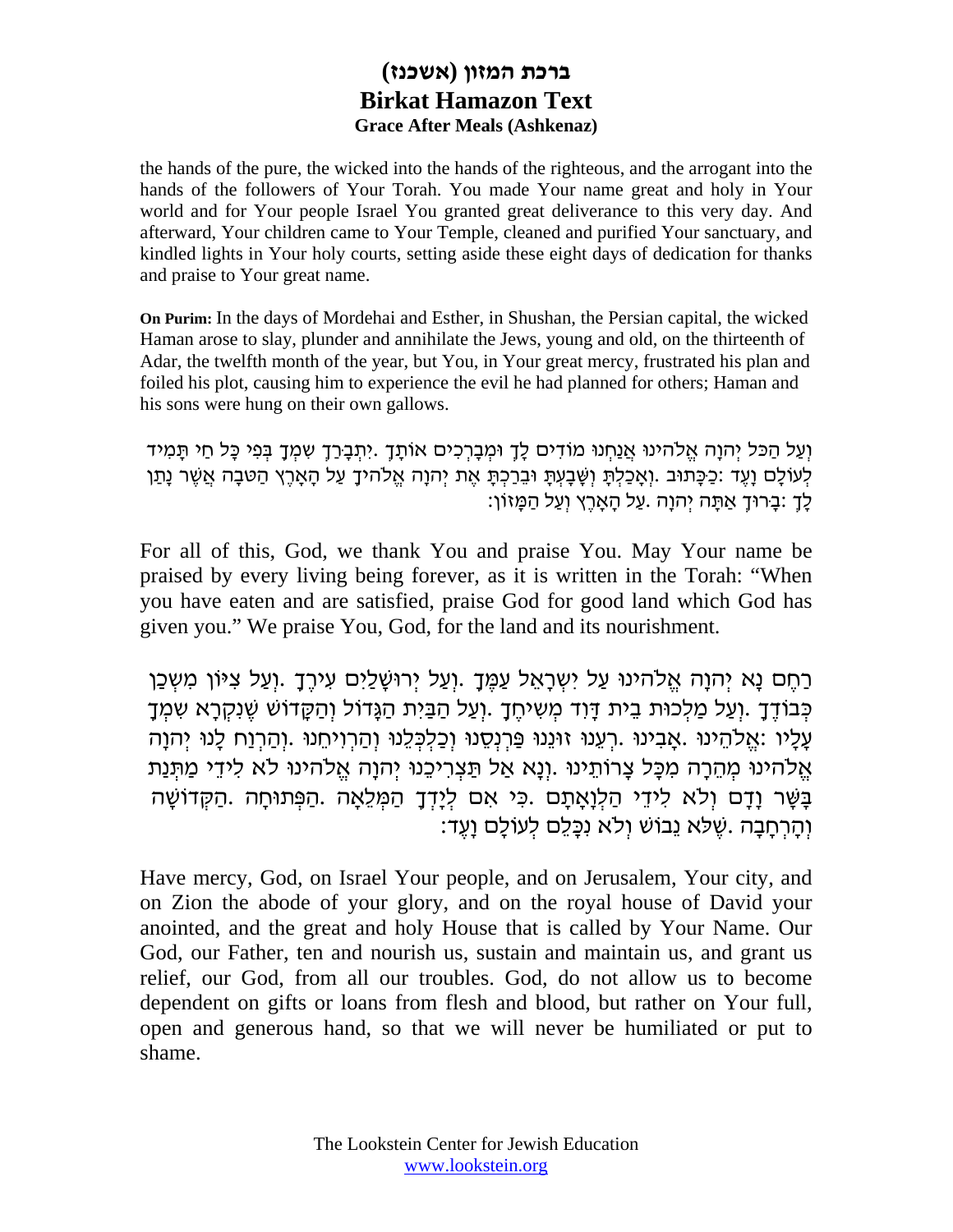ל**שבת** רִצֶה וְהַחֲלִיצֶנוּ יְהוַה אֱלֹהינוּ בְּמִצְוֹתֵיךָ וּבִמְצִוַת יוֹם הַשִּׁבִיעִי הַשַּׂבַּת הַגְּדוֹל וְהַקָּדוֹשׁ הַזֶּה כִּי יוֹם זֶה גַּדוֹל וְקָדוֹשׁ הוּא לְפָנֵיךָ לִשְבּוֹת בּוֹ וְלָנוּחַ בּוֹ בְאַהֲבָה כִמְצְוַת רְצוֹנֵךָ וּבִרְצוֹנְךָ הָנִיחַ לָנוּ יְהוָה אֱלֹהינוּ שֶׁ לֹא תְּהֵא צָרָה וְדָאָגָה וְיָגוֹן וַאֲנָחָה בְּיוֹם מְנוּחָתֵנוּ וְהַרְאֵנוּ יְהוָה אֱלֹהינוּ בְּנֶחָמַת צִיּוֹן עִירֶדָ וּבְבְנְיַן ַ יְרוּשַׁלִים עִיר קדשִׁך כִּי אַתָּה הוּא בַּעַל הישוּעוֹת וּבַעַל הַנַּחְמוֹת:

**On Shabbat:** May it be God's will to strengthen us in Your commandments, and in the commandment of the seventh day, this great and holy Sabbath, for today is a great and holy day before You—a day on which to rest and repose in love, according to your command. May it be Your will, God, to grant us relief from all care, sorrow, and grief on our day of rest and may You enable us to see Your city Zion comforted and Jerusalem, Your holy city rebuilt, for You are the provider of salvation and comfort.

להאש חדש ,**ויום טוב** אַלֹהינוּ וַאַלֹהי אֲבוֹתִינוּ יִעְלֹה וִיבְא וִיגִיע וִירְאָה וִירְצָה וְישָׂמַע וִיפַּקָד וְיָזֶכֵר זָכְרוֹננוּ וּפְקָדוֹנֵנוּ וְזִּכְרוֹן אֲבוֹתֵינוּ וְזִכְרוֹן מָשִיחַ בֶּן דָּוִד עַבְדֶד וְזִכְרוֹן יְרוּשָׁלַיִם עִיר קָדְשֶׁדָ וְזִכְרוֹן כָּל עַמְּדָ בֵּית יִ ש ְ רָ אֵ ל ל ְ פ ָ ָ נֶיך ל ִ פ ְ לֵ יטָ ה ל ְ טוֹבָ ה ל ְ חֵ ן וּל ְ חֶ סֶ ד וּל ְ רַ חֲ מ ִ ים ל ְ חַ יִּ ים (טוֹב ִ ים) וּל ְ שָׁ לוֹם בּ ְ יוֹם **ר"ח** ראשׁ הַ חֹדֶ שׁ הַ זֶּה **פסח** חַ ג הַ מַּ צוֹת הַ זֶּה **שבועות** חַ ג הַ שָׂ בֻעוֹת הַ זֶּה **סוכות** חַ ג הַ סֻּ כּוֹת הַ זֶּה **שמ"ע לש"ת** ש ְ מ ִ ינִ י חַ ג הָ עֲצֶ רֶ ת הַזֶּה ר''הּ בִּיוֹם הַזִּכְּרוֹן הַזֶּה .זָכְרֵנוּ יִהוָה אֱלֹהינוּ בּוֹ לְטוֹבָה וּפַקְדֶנוּ בּוֹ לִבְרָכָה וְהוֹשִיעֶנוּ בּוֹ לְחַיִּים טוֹבים .וּבדבר ישוּעה ורחמים חוּס וחנוּ ורחם עלינוּ והוֹשיענוּ כי אליד עינינוּ כי אל חנוּן ורחוּם :אִתָּה

**On Rosh Chodesh and Festivals:** Our God and the God of our forefathers, may there be rise, come, reach, be noted, be favored, be heard, be considered, and be remembered – the remembrance and consideration of ourselves; the remembrance of our forefathers; the remembrance of Messiah, son of David, Your servant; the remembrance of Jerusalem, the City of Your Holiness, the remembrance of Your entire people the Family of Israel before You, for deliverance, for goodness, for grace, for kindness, and for compassion, for (good) life, and for peace on this day of **On Rosh Hodesh** Rosh Hodesh **On Passover** the Festival of Matzot **On Shavuot** the Shavuot **On Sukkot** the Sukkot Festival **On Shemini Atzeret/Simchat Torah** the Shemini Atzeret Festival **On Rosh Hashana** Remembrance. Remember us on it, Our God, for goodness; consider us on it for blessing, and help us on it for good life. In the matter of salvation and compassion, pity, be gracious and compassionate with us and help us, for our eyes are turned on You, because You are God, the gracious and compassionate King.

וּבְנֶה יְרוּשַׁלַיִם עִיר הַקָּדֶשׁ בִּמְהֶרָה בְיָמֵינוּ .בָרוּךָ אַתֵּה יְהוַה בּוֹנֵה בְרַחֲמִיו יְרוּשַׁלַיִם :אַמֵן:

May You rebuild Jerusalem, the holy city, soon and in our days. We praise You, God, Who in mercy rebuilds Jerusalem. Amen.

. בְּרוּךָ אֲתָּה יְהוַה אֱלֹהינוּ מֶלֶךָ הַעוֹלָם .הָאֱל .אֲבִינוּ .מַלְכֶנוּ .אֲדִירֶנוּ .בּוֹרְאֵנוּ .גּוֹאֲלֵנוּ יוֹצְרֵנוּ .קְדוֹשֵׁנוּ קָדוֹשׁ יַעֲקב .רוֹעֵנוּ רוֹעֵה יִשְׁרָאֵל .הַמֶּלֶךָ הַטּוֹב וְהַמֵּטִיב לַכּל .שֶׁבִּכַל יוֹם וַיוֹם הוּא הֵטְיב הוּא מֵטִיב הוּא יֵיטִיב לָנוּ .הוּא גְמַלָנוּ הוּא גוֹמְלֶנוּ הוּא יְגְמְלֶנוּ לַעֲד לְחֵן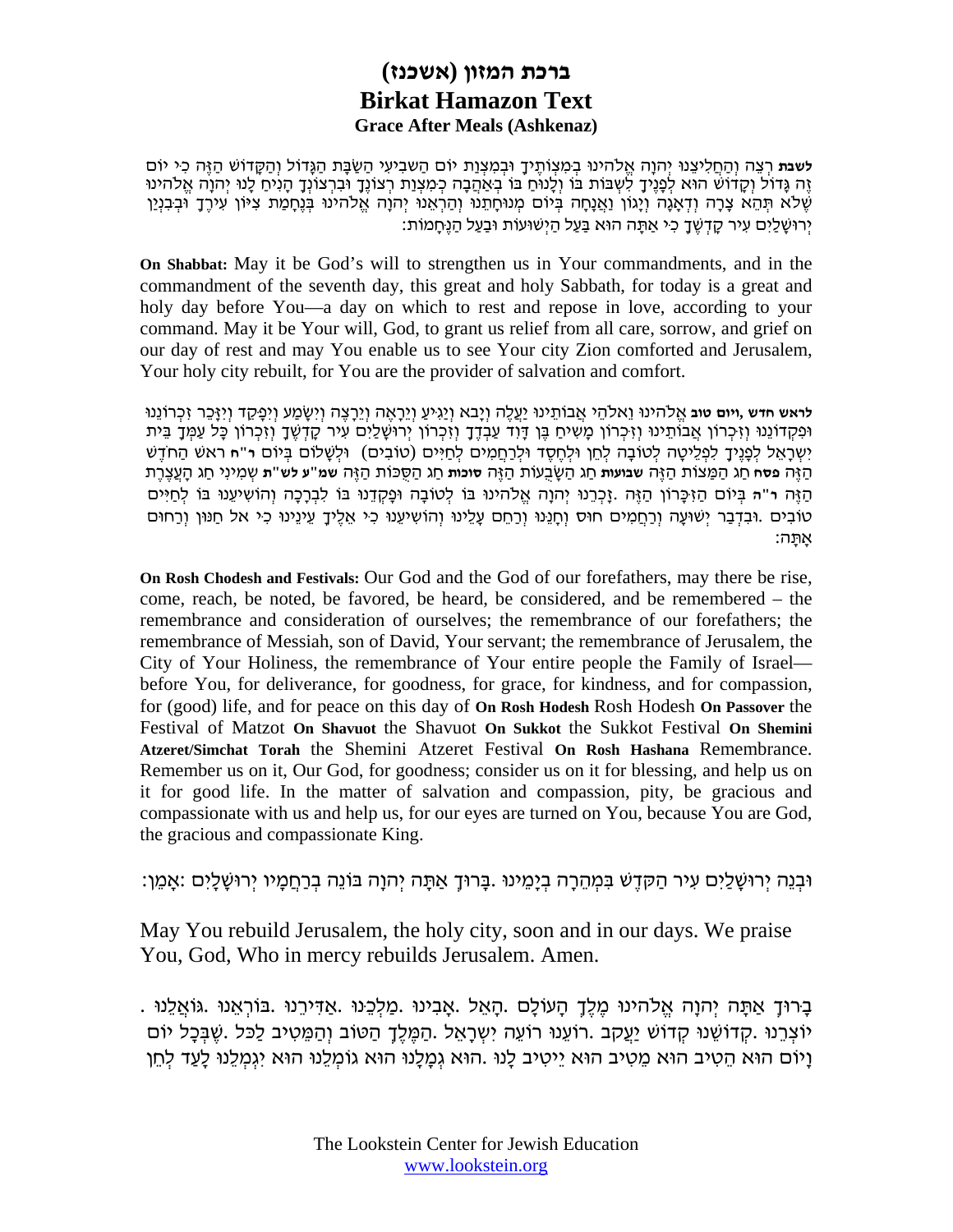וּלְחֵמָי וִ רָחֲמְים .הַצָּלָה וְהַצְלָחָה .בְּרָכָה וְישׁוּעָה .נֶחֲמַה .פָּרְנַסֶה וְכָלְכָּלָה .וְרָחֲמִים וְ חַ יִ ּים וְ שָׁ לוֹם וְ כָ ל טוֹב .וּמ ִ כָּ ל טוּב ל ְ עוֹלָ ם אַל יְ חַ סּ ְ רֵ נוּ:

We praise You, God, Ruler of the universe who is our God, our Father, our Ruler, our Mighty One, our Creator, Our Redeemer, our Maker, our Holy One, the Holy one of Jacob, our Shepherd, the Shepherd of Israel, the good Ruler who does good to all. May You continue to provide us with grace, kindness, and compassion, providing us with deliverance, prosperity and ease, life and peace, and all goodness. May we never go in want of goodness.

הָרַחֲמָן הוּא יִמְלֹךָ עָלֵינוּ לְעוֹלָם וָעֵד :הָרַחֲמֶן הוּא יִתְבָּרַךָ בַּשֶׂמַיִם וּבָאָרֵץ :הָרַחֲמֶן הוּא : יִשְׁתַּבָּח לְדוֹר דּוֹרִים .וְיִתְפָּאַר בָּנוּ לָעֲד וּלְנֵצֶח נְצָחִים .וְיִתְהַדָּר בָּנוּ לָעֵד וּלְעוֹלָמֵי עוֹלַמְים הַרַחֲמַן הוּא יְפַרְנְסֶנוּ בִּכָבוֹד : הַרַחֲמֵן הוּא יִשְבּר עוּלֵנוּ מֵעַל צַוַּארֵנוּ וְהוּא יוֹלִיכֵנוּ קוֹמְמְיּוּת לָאֲרָצֶנוּ :הֲרַחֲמֵן הוּא יִשְׁלֵח לָנוּ בְּרָכָה מְרָבָה בַּבֵּיָת הַזֶּה וְעַל שָׁלָחֵן זֶה שֶׁאֲכָלָנו ַ עֲלֵיו :הַרַחֲמֶן הוּא יִשְׂלֵח לָנוּ אֶת אֱלִיֲּהוּ הַנֵּבִיא זָכוּר לַטּוֹב וְיבַשֶּׂר לָנוּ בִּשּׁוֹרוֹת טוֹבוֹת יְ יִשׁוּעוֹת וְנֶחֲמוֹת :הַרַחֲמַן הוּא יְבָרֶךָ אֶת (אֲבִי מוֹרִי) בַּעֲל הַבַּיְת הַזֶּה וְאֶת) (אִמְּי מוֹרָתִי) בַּ עֲלַ ת הַ בַּ יִ ת הֶ ַ זּה .אוֹתָ ם וְ אֶ ת בֵ ּיתָ ם וְ אֶ ת זַר ְ עָ ם וְ אֶ ת כָּ ל אֲ שֶׁ ר לָ הֶ ם. **ואם סמוך על שלחן ַ עצמו יאמר**:אוֹתְי וְאֶבִי וְאִמְּי וְאִשְׁתְּי וְזֵרְעִי וְאֵת כָּל אֲשֶׁר לִי ,אוֹתָנוּ וְאֶת כָּל אֲשֶׁר לָנוּ ּכְּמוֹ שֶׁנְתְבָרְכוּ אֲבוֹתֵינוּ אַבְרָהָם יִצְחָק וְיַעֲקב בַּכּל מִכּל .כּל כֵן יִבָרֶךָ כְּלֶנוּ יַחַד בִּבְרָכָה :שְׁלֵמַה .וְנאמַר אַמֶן

May the Merciful One reign over us forever and ever. May the Merciful One be extolled in heaven and on earth. May the Merciful One be praised in every generation and be glorified through us to all eternity, and be honored among us forever. May the Merciful One give us an honorable livelihood. May the Merciful One break the yoke of our exile off of our necks and lead us in dignity to our land. May the Merciful One send abundant blessing to this house and to the table at which we have eaten. May the Merciful One send us Eliyahu the prophet, of blessed memory, who will bring us good tidings of deliverance and comfort.

**At your home:** May the Merciful One bless me (my husband/my wife/my child(ren)) and all of my household.

**At another's home:** May the Merciful One bless (my father and teacher) the head of the household, and (my mother and teacher) the head of the household, their child and all of their household.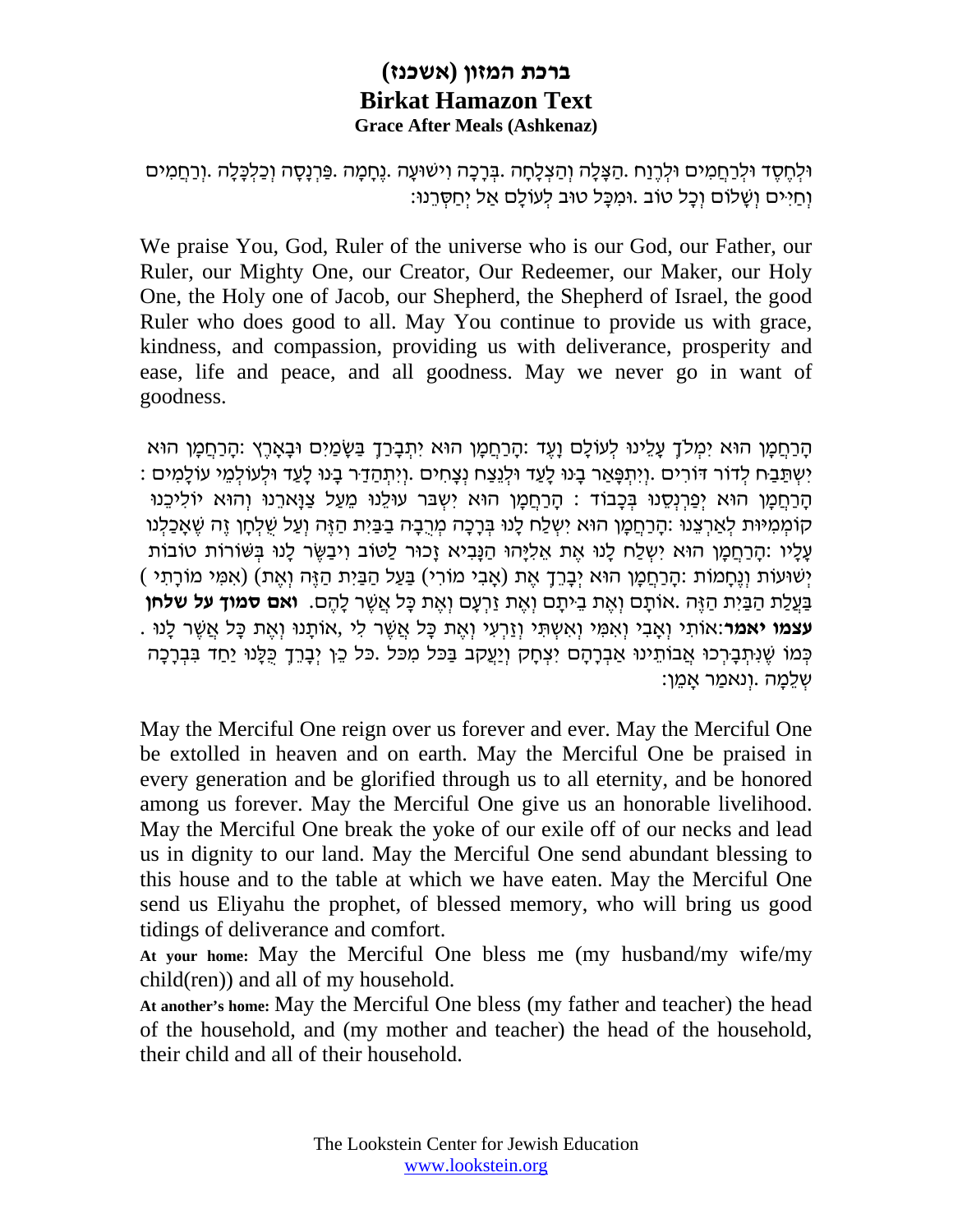Ours and all that is ours—just as our forefathers, Abraham, Isaac, and Jacob were blessed in everything, from everything, with everything. So may he bless us all together with a perfect blessing. And let us say: Amen!

ַ בַּמֶּרוֹם יְלַמְּדוּ עֲלֵיהֶם וְעָלֵינוּ זְכוּת שֶׁתְּהֶא לִמְשְׁמֶרֶת שָׁלוֹם .וְנִשָּׂא בְרָכָה מֵאֵת יְהוָה וּצְדָקָה מֵאֱלֹהי יִשְׁעֵנוּ .וְנִמְצָא חֵן וְשֵׁכֵל טוֹב בִּעֵינֵי אֱלֹהים וְאָדָם:

May our merit and the merit of our ancestors secure lasting peace for all of us. May we receive a blessing from God, and justice from the God of our salvation. May we find grace and favor in the sight of God and humans.

> **לשבת** הַרַחֲמַן הוּא יַנְחִילֵנוּ לְיוֹם שֶׁכְּלוֹ שַׁבַּת וּמְנוּחַה לְחַיֵּי הַעוֹלָמִים: **לראש חדש** הָרַחֲמָן הוּא יִחַדֵּשׁ עָלֵינוּ אֶת הַחֹדֵשׁ הַזֵּה לְטוֹבָה וְלִבְרָכָה: **ליום טוב** הַרַחֲמַן הוּא יַנְחִילֵנוּ יוֹם שֶׁכְּלוֹ טוֹב: **לראש השנה** הַרַחֲמֵן הוּא יְחַדֵּשׁ עָלֵינוּ אֶת הַשְׂנֵה הַזּאת לְטוֹבָה וְלָבְרָכָה: **לסוכות** הַרַחֲמֵן הוּא יַקִים לָנוּ אֶת סְכַּת דַּוְד הַנּוֹפָלֶת: הַרַחֲמַן הוּא יְזַכֵּנוּ לִימוֹת הַמַּשִׂיחַ וּלְחַיֵּי הַעוֹלָם הַבָּא:

**On the Sabbath:** May the Merciful One grant us a day that shall be entirely Shabbat and eternal rest.

**On Rosh Hodesh:** May the Merciful One renew this month for good and for blessing. **On Festivals:** May the Merciful One grant us a day that is entirely good. **On Rosh Hashana:** May the Merciful One grant us a day that is entirely good.

**On Sukkot:** May the Merciful One restore for us the fallen Sukkah of David.

May the Merciful One enable us to live in the Messianic Age and in the world to come.

(**בחול** מגדיל ב**שבת לראש חדש ,ויום טוב אומר** מגדול) ישועות מלכו ועשה חסד למשיחוֹ לדוד וּלזרעוֹ עד עוֹלם :עשִּׁה שַׁלוֹם בּמרוֹמיו הוּא יעשִׁה שִׁלוֹם עַלינוּ ועַל כַּל יִשְׁרָאֵל וְאִמְרוּ אַמֵן:

**On the Sabbath:** God is a tower of victory **On Weekdays:** Who grants great victories and shows kindness to the anointed one, David and his descendents forever. Creator of peace above, create peace for us and all the people Israel, and let us say, Amen.